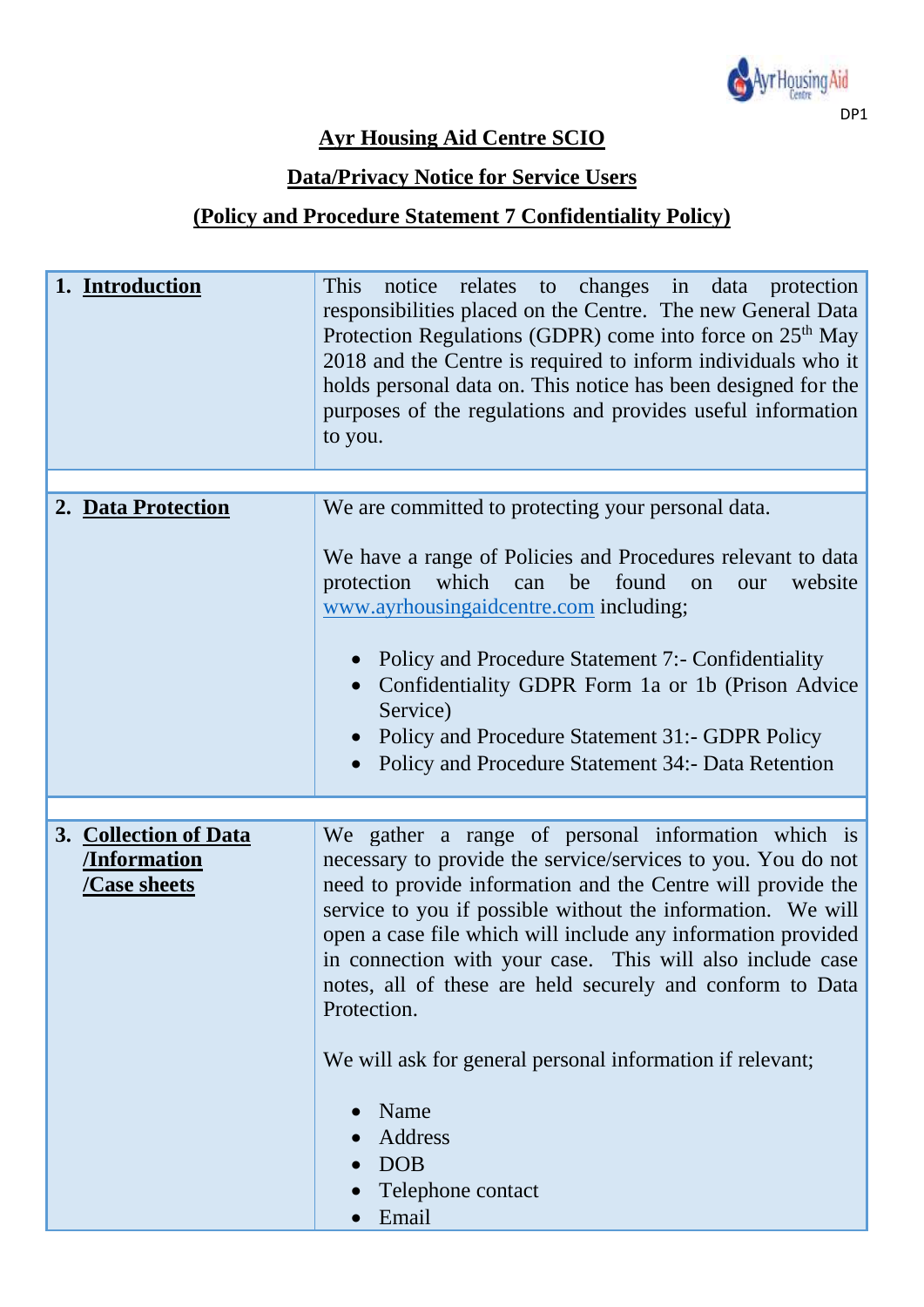

|                           | $\overline{\rm {NI}}$                                                                                                                                                                                                                                                                                                                                                                                                                                                                                                                                                                                                                                                 |  |  |  |  |
|---------------------------|-----------------------------------------------------------------------------------------------------------------------------------------------------------------------------------------------------------------------------------------------------------------------------------------------------------------------------------------------------------------------------------------------------------------------------------------------------------------------------------------------------------------------------------------------------------------------------------------------------------------------------------------------------------------------|--|--|--|--|
|                           | We will gather additional information on a range of areas<br>which will support the service/services we provide to you.                                                                                                                                                                                                                                                                                                                                                                                                                                                                                                                                               |  |  |  |  |
|                           | Your personal information will not be processed further or<br>shared unless this is necessary, and consent is given by the<br>which<br>complies<br>the<br>Centre's<br>service<br>with<br>user<br>Confidentiality Policy and Procedure 7 and our GDPR Policy<br>and Procedure 31.                                                                                                                                                                                                                                                                                                                                                                                      |  |  |  |  |
|                           | Please contact our Data Protection Officer on 01292<br>288111 at the Centre if you wish to discuss this further.                                                                                                                                                                                                                                                                                                                                                                                                                                                                                                                                                      |  |  |  |  |
|                           |                                                                                                                                                                                                                                                                                                                                                                                                                                                                                                                                                                                                                                                                       |  |  |  |  |
| 4. Additional Information | We gather additional information at the start of your case for<br>statistical purposes. These support our research into case<br>types and trends, projections, service improvement and<br>quality assurance, funding applications and our reporting<br>systems.<br>Your statistics are loaded on to our system anonymously<br>to protect your data.<br>Please note you do not have to provide this information and                                                                                                                                                                                                                                                    |  |  |  |  |
|                           | we will provide the service to you if possible without the<br>information.                                                                                                                                                                                                                                                                                                                                                                                                                                                                                                                                                                                            |  |  |  |  |
|                           |                                                                                                                                                                                                                                                                                                                                                                                                                                                                                                                                                                                                                                                                       |  |  |  |  |
| 5. Your Rights            | Contact details of who holds your personal data.<br>$\bullet$<br>Purpose of the processing of your data and the lawful<br>basis.<br>Consent (if relevant) to the sharing of your data.<br>(Please note the Centre would not share your data unless<br>we have consent, with exceptions relating the protection<br>of vulnerable adults and children.) We will explain this in<br>further detail when completing Confidentiality GDPR<br>Form 1 with you.<br>Period in which your data may be retained.<br>If the lawful basis is consent you have the right to<br>withdraw consent.<br>Right of Access to information held by the Centre<br>(Subject Access Request). |  |  |  |  |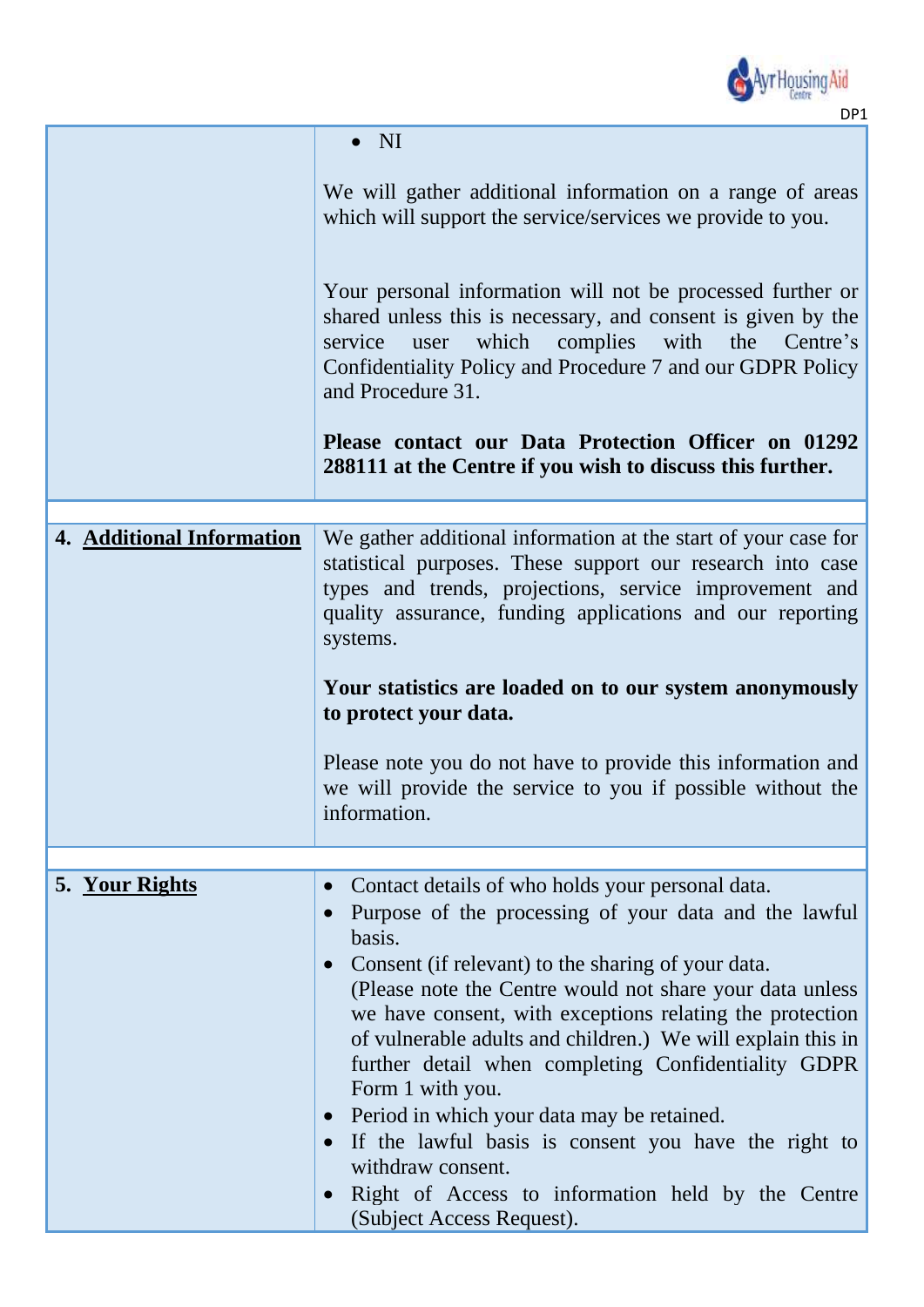

|  | Commissioner. |  |  |  | • Right to make a complaint to the Information |
|--|---------------|--|--|--|------------------------------------------------|
|  |               |  |  |  |                                                |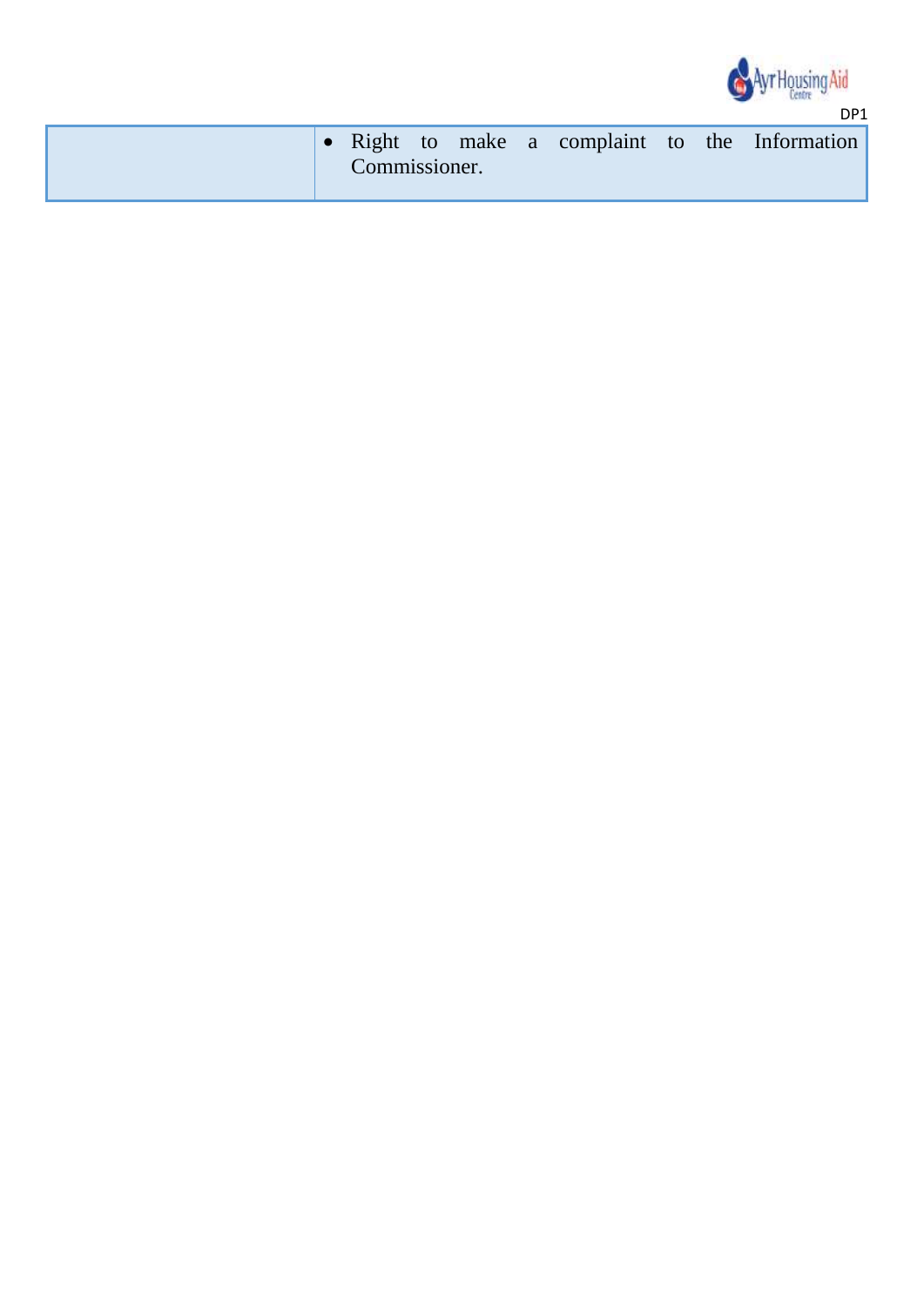

# Your Rights

**Contact details of who holds your personal data**

**Purpose of the processing of your data and the lawful basis**

**Consent (if relevant) to the sharing of your data**

**Period in which your data may be retained**

**If the lawful basis is consent you have the right to withdraw consent**

**Right of Access to information held by the Centre (Subject Access Request)**

**Right to make a complaint to the Information Commissioner**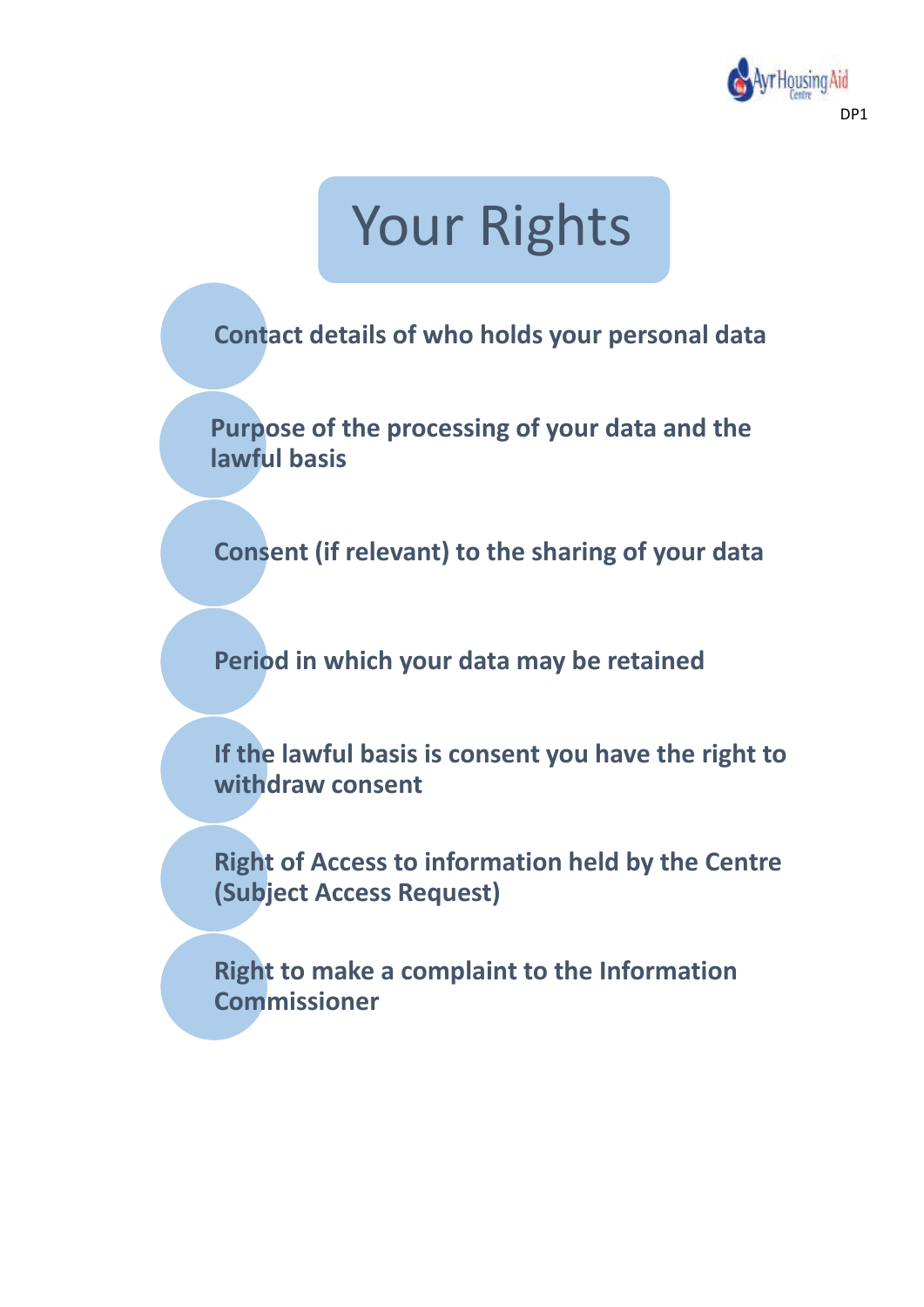

| <b>6. Centre's Data Protection</b><br><b>Commitments</b> | We are committed not only to the letter of the law on data<br>protection but also to the spirit and will place a high<br>priority on your rights under the Regulations.<br>Our commitments below support the priority we give to<br>both data protection and your rights.                                                                                                                                                                                                                                                                                 |
|----------------------------------------------------------|-----------------------------------------------------------------------------------------------------------------------------------------------------------------------------------------------------------------------------------------------------------------------------------------------------------------------------------------------------------------------------------------------------------------------------------------------------------------------------------------------------------------------------------------------------------|
|                                                          |                                                                                                                                                                                                                                                                                                                                                                                                                                                                                                                                                           |
| <b>Commitment 1</b>                                      | We shall clearly explain to you the purpose of processing<br>your personal information prior to processing/collecting.<br>The personal information processed/collected shall be<br>relevant and necessary to take forward your issue/issues.                                                                                                                                                                                                                                                                                                              |
|                                                          |                                                                                                                                                                                                                                                                                                                                                                                                                                                                                                                                                           |
| <b>Commitment 2</b>                                      | We shall only process information which they have a<br>lawful basis for processing/collecting and the information is<br>necessary to deal with the issue/issues raised by you.<br>Advice/Sustainment/First Home<br>operations<br>will<br>Our<br>determine and advise you the lawful basis on which we<br>collect your information. The main lawful basis for the<br>Centre shall normally be;<br>Consent<br>Contract<br>In the majority of cases the processing of personal data<br>will be in the consent or legitimate interests or both<br>categories. |
|                                                          |                                                                                                                                                                                                                                                                                                                                                                                                                                                                                                                                                           |
| <b>Commitment 3</b>                                      | We shall only process personal information which is<br>relevant to the issues/issues raised by you.                                                                                                                                                                                                                                                                                                                                                                                                                                                       |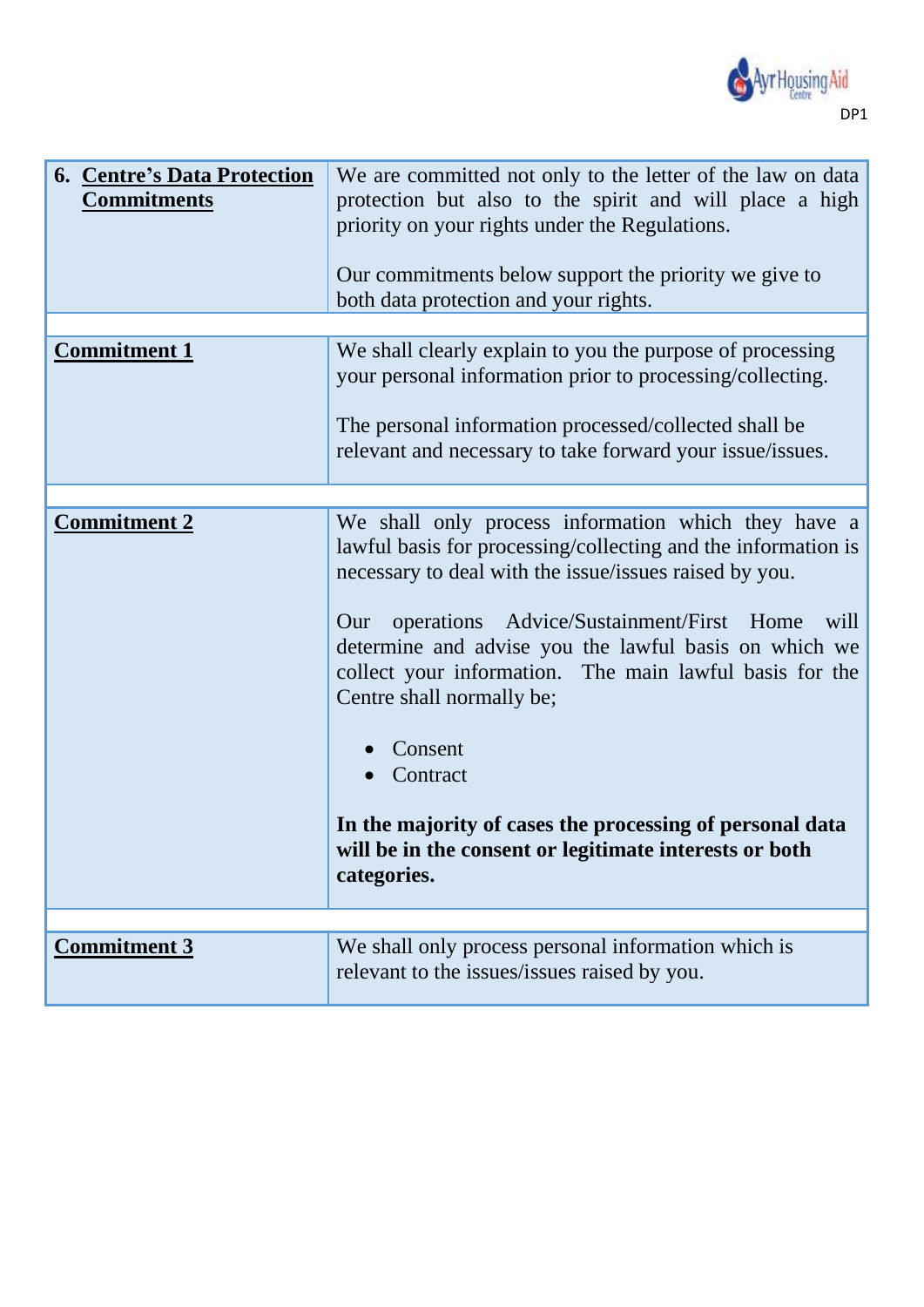

# Example A:

You are seeking advice on a tenancy agreement.

We shall request the general information from you, name, address, contact preference and statistical information for purposes outlined in part 4 above.

#### **Commitment 4**

We shall not share your personal data without your expressed consent and there is a legitimate purpose for sharing the personal data.

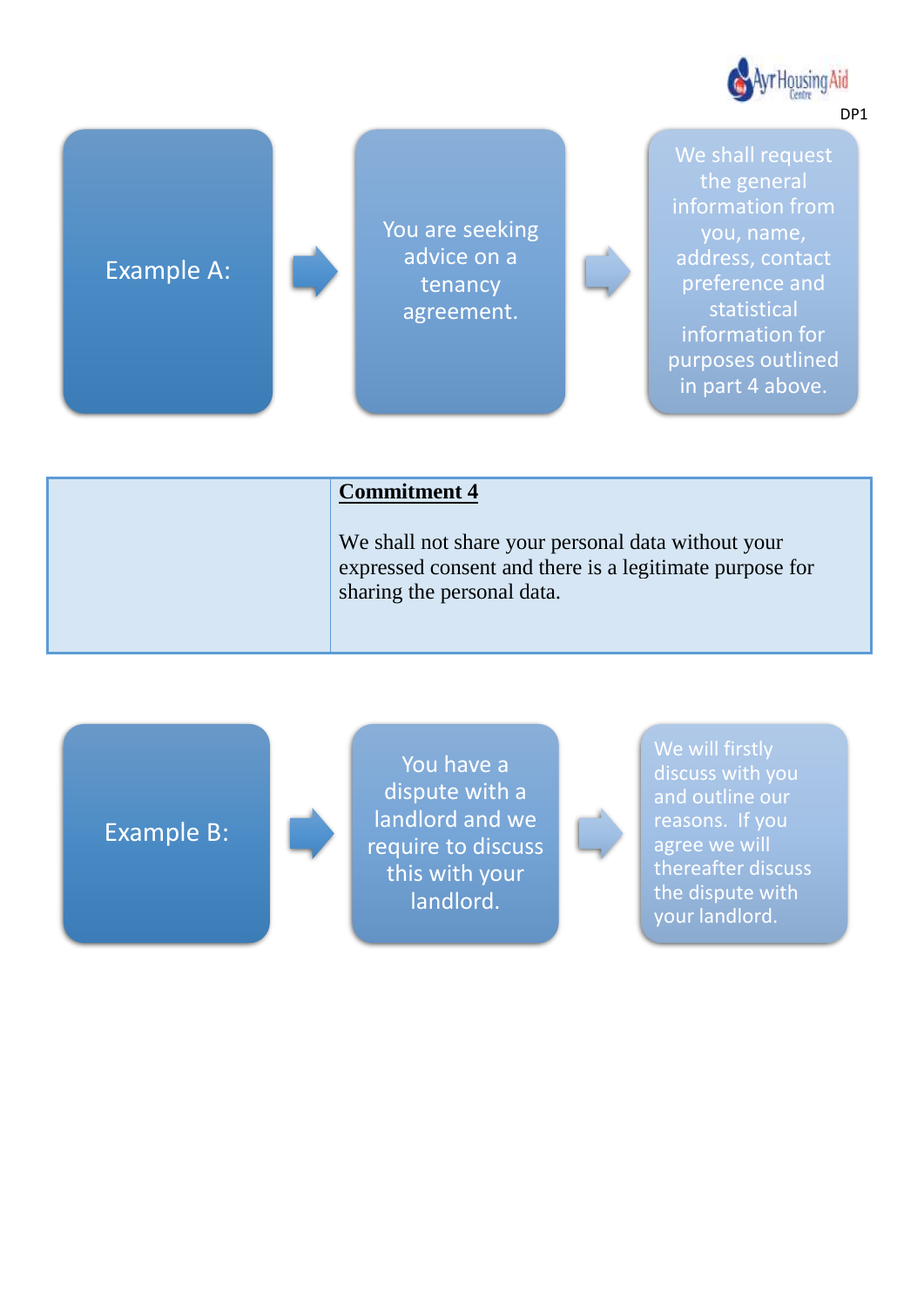

# Example C:

The Centre is subject to Inspection and Accreditation.

The Centre will outline this to service users and give them the option to consent to share their data for this purpose at the time the case is opened.

## Example D:

Service user has rent arrears and seeking assistance from us. We shall ask you for information on the arrears.

We will ask for consent to contact your landlord to discuss the arrears and seek a positive outcome for you. (See Confidentiality Form 1)

## Example E:

We are applying for grant assistance for you.

We require to provide personal data to support an application and this will normally be covered by your general consent within Confidentiality Form 1.